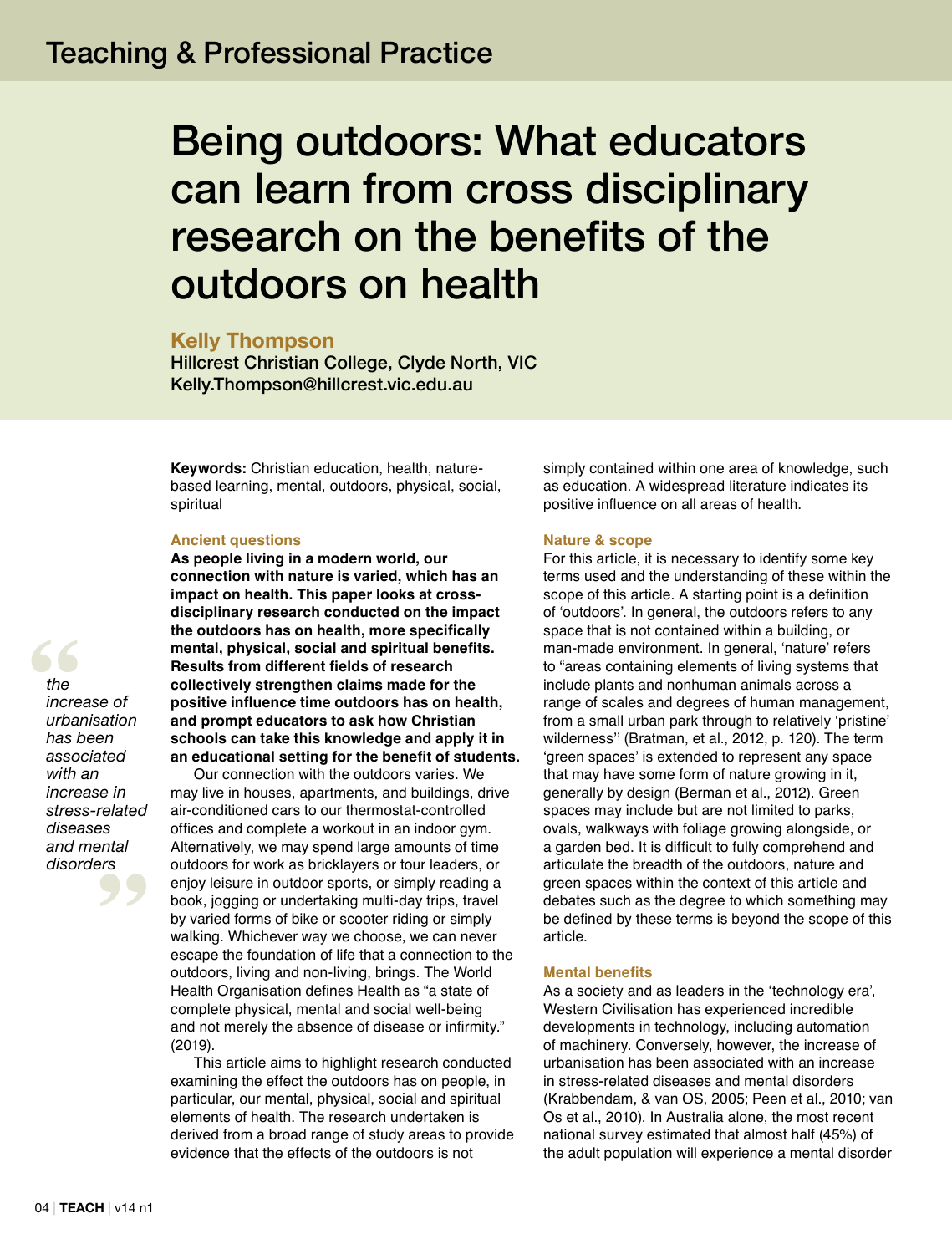at some point in their life, and one in seven (13.9%) adolescents were assessed as having a mental health disorder in the previous 12 months. Of these diagnosed disorders; anxiety disorders, ADHD and major depressive disorders were the most prevalent (Australian Institute of Health and Wellbeing, 2018). The effect of quality time in the outdoors has been documented through research for some time. Studies across the globe concur from a plethora of angles the positive effect nature has on: cognitive functioning, attention, impulse inhibition, positive mood, emotions, neural pathways, decreased stress, memory, self-wellbeing, and psychophysiological functioning (Taylor et al., 2002; Berman et al., 2012; Ulrich & Simons, 1991; Brown et al., 2013; Barton, 2009; Nicholls & Gray, 2007). One study looked at the physical outlook of student's study windows at home and correlations with various factors including self-discipline and academic performance. Results showed that the more natural the view from the window, increased girl's academic performance by up to 20%. Boys find distant green spaces (ie. park, playground, natural space, forests) equally as important (Taylor et al., 2002). Another study by Bratman et al., (2015) had participants walk a particular route with an urban outlook (city), or natural outlook (green space) for 90 minutes. Outcomes from this showed a decrease in both reported rumination (a predictor to the onset of mental disorders) and neural activity in the subgenual prefrontal cortex, for those whose outlook contained the green space, compared with the city walk. Similarly, van den Berg et al., (2015) looked at the recovery effects of viewing green spaces compared with urban spaces on autonomic nervous system activity. Participants were placed in a psychological stress test, then shown images of either green spaces or urban spaces. Results were conclusive and indicated that even five minutes of viewing green spaces can support recovery from post-stress. These studies, with others, culminate in compelling evidence to show the positive outcome that the outdoors has on psychological wellness, which has a rippling effect on many other areas of life, including the physical body.

## **Physical benefits**

Linked with the psychological benefits the outdoors provides, research covers an array of fields that document the effects of the outdoors on the body. In the healthcare sector a breakthrough study by Dr Roger Ulrich (1984) was the first to use the standards of modern medical research [strict experimental controls and quantified health outcomes] to demonstrate that having nature views in a hospital setting does in fact speed up recovery, lead to patients requiring significantly less pain reduction

and experiencing fewer post-surgical complications. Ulrich went on to conduct further research amongst (heart surgery) patients and confirmed these same results (2001). A literature review in this field of study revealed a broad range of evidence from scientific studies on the health benefits of the outdoors including, but not limited to, reduced stress (Berto, 2014), lower blood pressure (Duncan et al., 2014), improved postoperative recovery (Park & Mattson, 2009), improved pain control (both chronic & acute) (Diette et al., 2003; Lechtzin et al., 2010; Han et al., 2016), improved child development (cognitive and motor) (Kellert, 2005), reduced obesity (Bell et al., 2008) reduced diabetes (Brown et al., 2016), improved immune function (Li et al., 2008), improved congestive heart failure (Mao et al., 2017) and better general health for adults, children, and cancer survivors (Wheeler et al., 2015; Ray & Jakubec, 2014; Kim et al., 2016). From this, it is not surprising that doctors in Scotland have been authorized to prescribe time in the outdoors as part of medical prescriptions for the past few years in the form of 'green scripts'. What once started as a 'niche idea' has now become a substantial part of many doctors' prescriptions to patients (Bauers, 2015). The research for prescribing exercise as medicine has long been established, and many professions (physiotherapists, allied health professionals, and exercise physiologists) utilise Exercise is Medicine (EIM) within the healthcare system (Alencar, 2014). Yet, as the research above states, there are proven benefits to spending time in the outdoors, not just simply undertaking physical activity. Other nations, besides Scotland, are responding to the physical benefits of time spent in the outdoors, including Australia which hosted the decennially convened International Union for Conservation of Nature (IUCN) World Parks Congress to discuss the health and medical benefits of our country's natural parks (IUCN World Parks Congress Sydney, 2014). From the perspective of healthy bodies, the research is clear on the benefits of spending time outdoors. These benefits, however, are not restricted to only psychological and physical changes related to predictors of our health, but it also impacts one of the greatest learning areas within schools—social interactions.

## **Social benefits**

Social inclusion and support are pivotal aspects to a child's growth and development during school years, and although not always taught explicitly in a curriculum, relationships have been recognised as keys to wellbeing, belonging, attendance, participation and long term achievement in schools (Meads & Ashcroft, 2000; Ashcroft et al., 2015; Loe, **the m**<br> **natur**<br> **view "** *by up to 20% the more natural the view from the window, increased girl's academic performance*

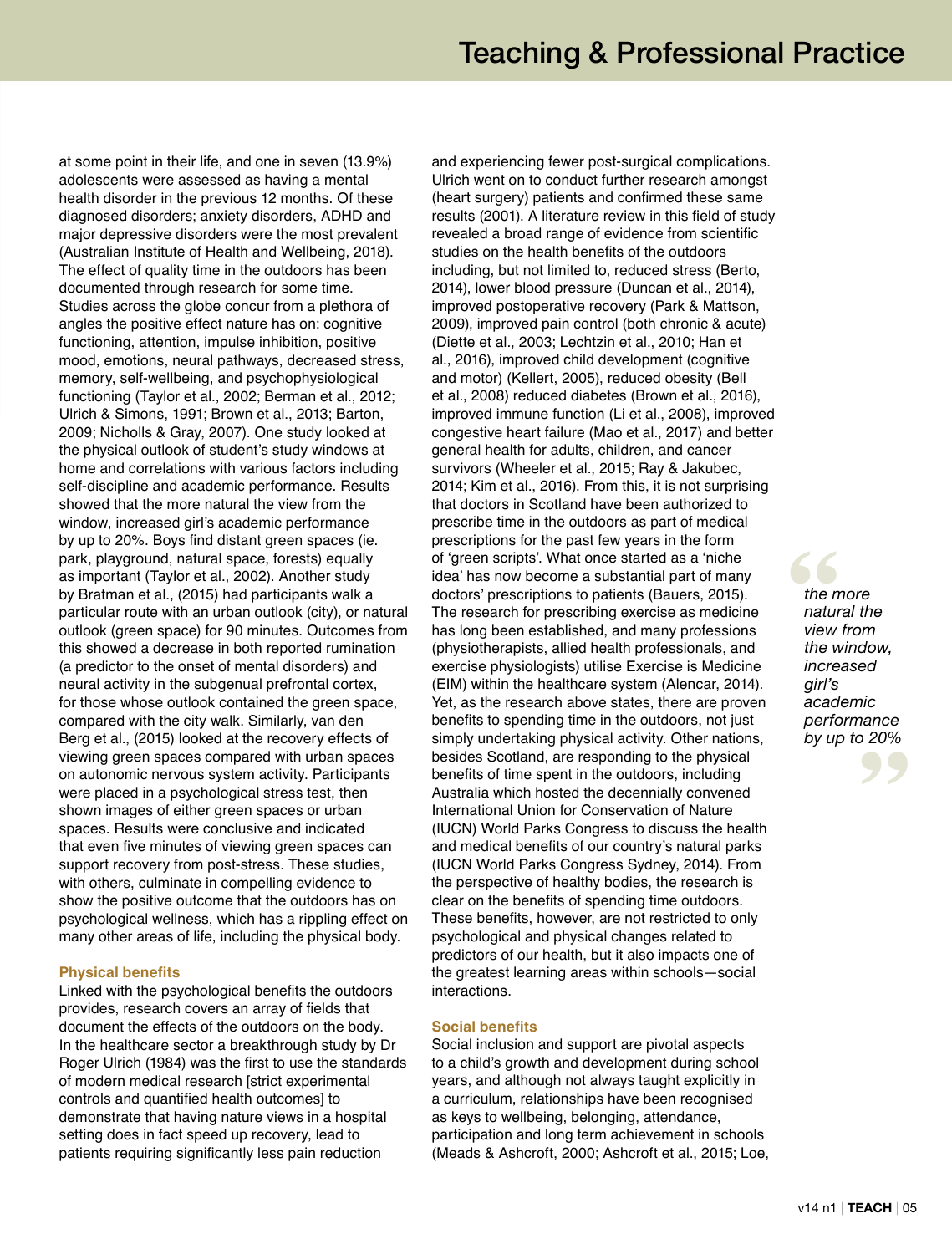**"** *psychology*  **"** *In a secular child study when describing a significant spiritual experience, 80% of respondents described this occurring in the outdoors*

2017). These key attributes along with a positive impact on a range of other factors such as: selfcontrol, resilience, confidence, cooperation, together with development of responsibility, the building of empathy and enjoyment of classroom learning have all been attributed to activities undertaken in the outdoors (Christian, 2010; Williams, 2015). Students have long been taken on programs in the outdoors, but to what effect? In 2009 Outdoor Youth Programs Research Alliance (OYPRA) developed a three-year study about the impacts a five-day camp program has on student's physical, mental, confidence, and connectedness (OYPRA, 2012). Results identified that students who went on camp were more independent, less anxious, worked harder at school and felt more connected to their school community. These trends were similar regardless of the school, type of camp or student gender. [Those most impacted were students who started with lower levels of self-efficacy and/or high levels of anxiety]. Dr. Rob Loe mentions in a case study for his Relational Schools survey (Loe et al., 2017), one school whose catalyst for strong relationships was an Outward Bound trip undertaken by students. "The challenging environment had forged connectedness, belonging, understanding, respect, and an alignment of purpose and goals" (p. 14). Whether formally or informally the outdoors enhances improvements in children's lives. A study conducted by Plymouth University on the impact of family camping in the UK found that 98% of parents said camping made their kids appreciate and connect with nature; 95% said their kids were happier when camping; and 93% felt that it provided useful skills for later life (Williams, 2015). Children identified their highlights from camping as: making and meeting new friends, having fun, playing outside and learning new skills. The outdoors has been used as a place of change, challenge and growth for both small groups and individuals for decades, and research shows the value and benefit the outdoors can provide in developing the broad range of elements of health including the physical, mental, social, and also spiritual aspects.

#### **Spiritual benefits**

From a spiritual perspective throughout human history, there has been a strong connection with being outdoors and feeling spiritually connected. This connection extending throughout time, also involved religious practices, beliefs, and gods worshipped (McQuillan, 2015). In a secular child psychology study, when describing a significant spiritual experience, 80% of respondents described this occurring in the outdoors (Paffard, 1973). Specific language such as; nature, mountainside, hills, lake, sea, and rivers were often used, and were associated with times of solitude, and/or times in the evening or night (Paffard, 1973). Barrett (2012) posits that from birth, children have sense-making brains; that is, they observe patterns and purpose in nature and presume a designer. As adults we scientifically categorise these elements such as the Fibonacci sequence, elements of the periodic table, and the light spectrum, to name a few. Thomas Aquinas [1224-1274] proposed that "Sacred writings are bound in two volumes – that of creation and that of Holy Scripture" (Aquinas, 1273, p. 59). When children are fully engaged with all senses, as when immersed in nature, Louv (2012) suggests children have a heightened ability to sense a higher power. This ability of people to connect with God when in the outdoors should come as no surprise then. Gary Thomas, in his book *Sacred Pathways* (1996), describes nine ways Christians 'worship'. One of these is described as 'Naturalists' – those who love the outdoors and connect with God through nature Throughout the Bible we see a God whose grandeur is on display through His created nature. His first introduction is through the Creation story. Throughout both the Old and New Testament, writers are enamoured with a God who reveals Himself through this creation (Genesis 1, Psalms 8:3-4; 18:15; 19:1-2; 24:1-2; 95:4-5; 104:1,4; Job 38-39, Isaiah 45:18, Matthew 6:26; Romans 1:20, Revelation 4:11; 10:6). Therefore, connection with nature has the potential to enrich a child's relationship with God by creating moments of awe and wonder. This may be an experience in the sweeping views of the horizon at sunset, the brilliance of the first light at dawn, the fierceness of the wind, or the intricacies of a bug's design. Steve Bourma-Prediger, author of *For the Beauty of the Earth: A Christian Vision for Creation Care* (2010) says "We only care for what we love. We only love what we know. We only truly know what we experience" (p. 21). Allowing exploration of the natural world first-hand prompts children to ponder the origins of life from a first-hand perspective and allows the opportunity to have their eyes open to God's character through first-hand experiences.

#### **In summary**

The findings of this research review provide overwhelming evidence of the impact the outdoors has on health from a mental, physical, social and spiritual understanding. The WHO (n.d.) defines health as: "a state of complete physical, mental and social well-being and not merely the absence of disease or infirmity" (para. 2). Extensive research collated from a broad field of studies provides concrete evidence about the impact nature and the outdoors can have on these elements of health, including spirituality. Within a Christian education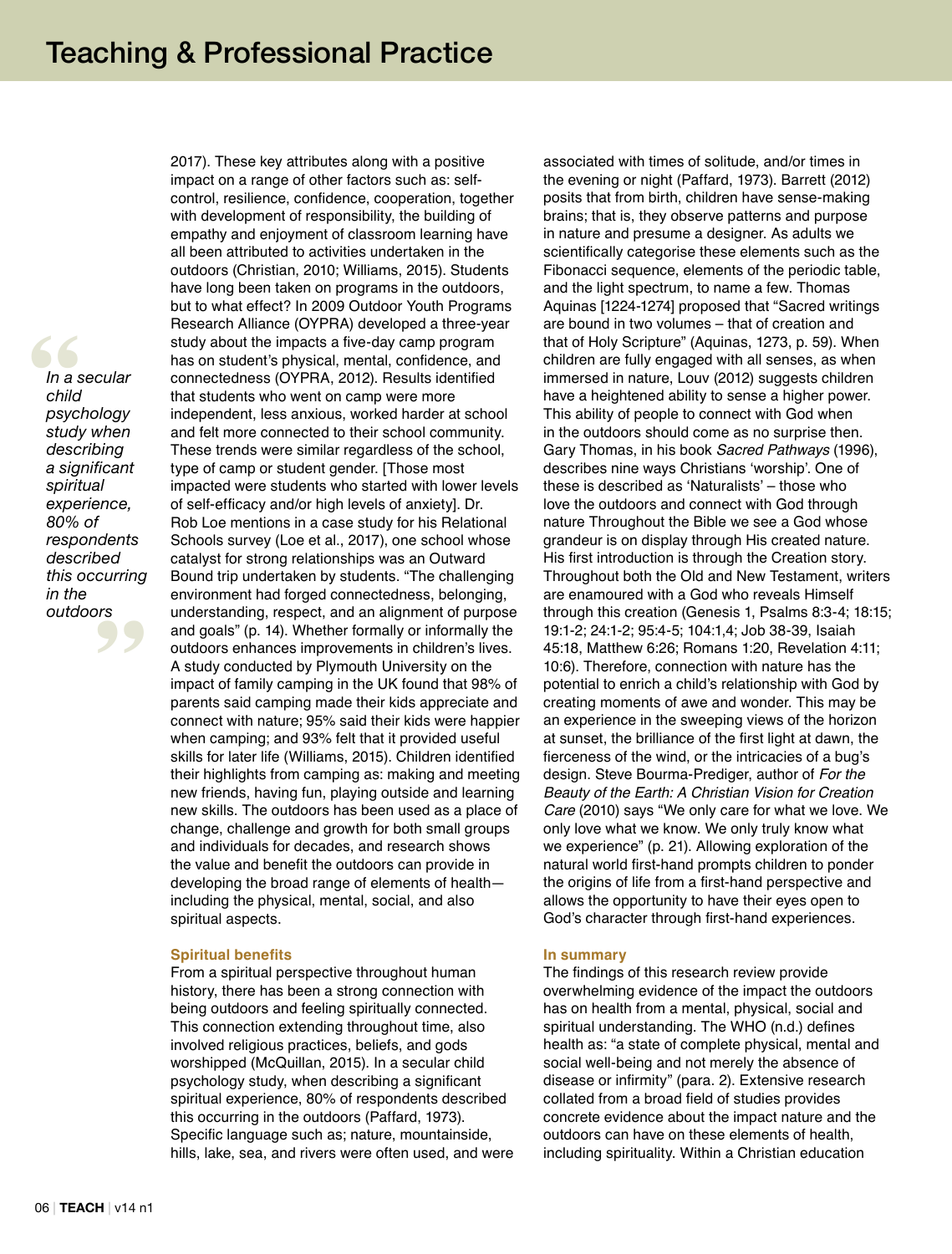setting, this research can influence change through implemented short or long-term programs integrated into teaching methods, or simply changing the environment in which content is taught. As discussed, spending any amount of time outdoors, spanning a spectrum from having a 'natural' outlook from windows through to multi-day hikes with student groups, provides health benefits. Christian schools are encouraged to think about the changes they can make to optimally provide these mental, physical, social and spiritual health benefits to their students. **TEACH**

#### **References**

- Alencar, J. (2014). *Exercise is Medicine Australia Strategic Plan 2014-2016*. Exercise & Sport Science Australia.
- Aquinas, T. (1273). Sermons on the two precepts of charity and the ten precepts of the law. In M. Fox, *Sheer joy: Conversations with Thomas Aquinas on creation spirituality*. Tarcher/Putnam.
- Ashcroft, J., Childs, R., Myers, A., & Schulter, M. (2015). *The relational lens: Understanding, measuring and managing stakeholder relationships*. Cambridge University Press.

Australian Institute of Health and Wellbeing. (2018). *Mental health services in Australia*. AIHW. Retrieved from https://www.aihw. gov.au/reports/mental-health-services/mental-health-servicesin-australia/report-contents/summary/prevalence-and-policies

- Barrett, J. (2012). Born believers: The science of children's religious *beliefs*. Free Press.
- Barton, H. (2009). Land use planning and health and wellbeing. *Land Use Policy, 26*, 115–123. Retrieved from https:// www.haringey.gov.uk/sites/haringeygovuk/files/c\_barton\_ hugh\_2009\_land\_use\_policy\_26s.\_s115-s123.pdf
- Bauers, S. (2015, February 11). Doctors' new prescription: 'Don't just exercise, do it outside'. *The Guardian*. Retrieved from https://www.theguardian.com/lifeandstyle/2015/feb/10/healthprescriptions-doctors-healthcare-fitness-exercise-parks
- Bell, J. F., Wilson, J. S., & Liu, G. C. (2008). Neighborhood greenness and 2-year changes in body mass index of children and youth. *American Journal of Preventative Medicine, 35*(6), 547-553. https://doi.org/10.1016/j.amepre.2008.07.006
- Berman, M. G., Kross, E., Krpan, K. M., Askren, M. K., Burson, A., Deldin, P. J., Kaplan, S., Sherdell, L., Gotlib, I. H., & Jonides, J. (2012). Interacting with nature improves cognition and affect for individuals with depression. *Journal of Affective Disorders, 140*(3), 300 - 305. https://doi:10.1016/j.jad.2012.03.012
- Berto, R. (2014). The role of nature in coping with psychophysiological stress: A literature review on restorativeness. *Behavioural Sciences, 4*(4), 394-409. https://doi.org/10.3390/ bs4040394
- Bourma-Prediger, S. (2010). *For the beauty of the earth: A Christian vision for creation care* (2nd ed.). Baker Academic.
- Bratman, G. N., Hamilton, J. P., Hahn, K. S., Daily, G. C., & Gross, J. J. (2015). Nature experience reduces rumination and subgenual prefrontal cortex activation. *Proceedings of the National Academy of Sciences of the United States of America, 112*(28), 8567-8572. https://doi:www.pnas.org/cgi/doi/10.1073/ pnas.1510459112
- Bratman, G. N., Hamilton, J. P., & Daily , G. C. (2012). The impacts of nature experience on human cognitive function and mental health. *Annals of the New York Academy of Sciences, 249*, 118- 136. https://doi.org/10.1111/j.1749-6632.2011.06400.x
- Brown, D. K., Barton, J. L., & Gladwell, V. F. (2013). Viewing nature scenes positively affects recovery of autonomic function following acute-mental stress. *Enrivonmental Science Technology, 47*(11), 5562–5569. doi:https://dx.doi. org/10.1021%2Fes305019p
- Brown S. C., Lombard, J., Wang, K., Byrne, M. M., Toro, M., Plater-Zyberk, E., Feaster, D. J., Kardys, J., Nardi, M. I., Perez-Gomez, G., Pantin, H. M., & Szapocznik, J. (2016). Neighborhood greenness and chronic health conditions in medicare beneficiaries. *American Journal of*

*Preventative Medicine, 51*(1), 78-89. https://doi:10.1016/j. amepre.2016.02.008.

- Christian, B. (2010). Children and learning. In B. Fisher, *Developing*  a faithbased education: A teacher's manual (pp. 29-43). David Barlow.
- Diette, G. B., Lechtzin, N., Haponik, E., Devrotes, A., & Rubin, H. R. (2003). Distraction therapy with nature sights and sounds reduces pain during flexible bronchoscopy: a complementary approach to routine analgesia. *Chest, 123*(3), 941-8.
- Duncan, M. J, Clarke, N. D., Birch, S. L., Tallis, J., Hankey, J., Bryant, E., & Eyre, E. J. (2014). The effect of green exercise on blood pressure, heart rate and mood state in primary school children. *International Journal of Environmental Research and Public Health, 11*(4), 3678-3688. https://doi.org/10.3390/ ijerph110403678
- Han, J-W., Choi, H., Jeon, Y-H., Yoon, C-H., Woo, J-M., & Kim, W. (2016). The effects of forest therapy on coping with chronic widespread pain: Physiological and psychological differences between participants in a forest therapy program and a control group. *International Journal of Environmental Research and Public Health, 13*(3), 255. https://doi.org/10.3390/ ijerph13030255
- IUCN World Parks Congress Sydney. (2014). Priorities emerging from the IUCN World Parks Congress 2014. Retrieved from https://www.worldparkscongress.org/wpc/sites/wpc/files/ documents/pages/Priorities%20emerging%20from%20the%20 IUCN%20World%20Parks%20Congress%202014.pdf
- Kellert, S. R. (2005). *Nature and childhood development. Building for life: Designing and understanding the human-nature connection*, 63-89. Island Press.
- Kim, J-H., Lee, C., & Sohn, W. (2016). Urban natural environment, obesity, and health-related quality of life among Hispanic children living in inner-city neighborhoods. *International Journal of Environmental Research and Public Health, 13*(1), 121. https://doi.org/10.3390/ijerph13010121
- Krabbendam, L., & van Os, J. (2005). Schizophrenia and urbanicity: A major environmental influence—Conditional on genetic risk. *Schizophrenia Bulletin, 31*(4), 795-799. doi:10.1093/schbul/ sbi060
- Lechtzin, N., Busse, A., Smith, M., Grossman, M., Nesbit, S., & Diette, G. (2010). A randomized trial of nature scenery and sounds versus urban scenery and sounds to reduce pain in adults undergoing bone marrow aspirate and biopsy. *Journal of Alternative and Complementary Medicine, 16*(9), 965-972. doi. org/10.1089/acm.2009.0531
- Li, Q., Morimoto, K., Kobayashi, M., Inagaki, H., Katsumata, M., Hirata, Y., Hirata K, Suzuki, H., Li Y. J., Wakayama, Y., Kawada, T., Park, B. J., Ohira, T., Matsui N., Kagawa T., Miyazaki, Y., Krensky, A. M. (2008). Visiting a forest, but not a city, increases human natural killer activity and expression of anti-cancer proteins. *International Journal of Immunopathology and Pharmacology, 21*(1), 117-127. https://doi.org/10.1177% 2F039463200802100113
- Loe, R. (2017). *The relational teacher*. Cambridge University Press.
- Loe, R., Verbi, S., & Gibbs, B. (2017). *Building relationships through expeditionary experiences*. Relational Schools. Retrieved from http://relationalschools-org.stackstaging.com/wp-content/ uploads/2017/10/Building-relationships-through-expeditionaryexperiences.pdf
- Louv, R. (2012). *The nature principle: Connecting with life in a virtual age*. Algonquin Books.
- Mao, G., Cao, Y., Wang, B., Wang,S., Chen, Z., Wang, J., Xing, W., Ren, X., Lv, X., Dong, J., Chen, S., Chen, X., Wang, G., & Yan, J. (2017). The salutary influence of forest bathing on elderly patients with chronic heart failure. *International Journal of Environmental Research and Public Health, 14*(4), 368. https:// doi.org/10.3390/ijerph14040368
- McQuillan, A. (2015). Developing spirituality in the outdoors: A mission for Catholic primary schools. *Catholic School Leadership: Principles and Practice*. Retrieved on February 2019, from https://research.stmarys.ac.uk/1121/1/ MCQUILLIN%20A-M%20%20(2015)%20Spirituality.pdf
- Meads, G., & Ashcroft, J. (2000). *Relationships in the NHS: Bridging the Gap*. Bell & Bain.
- Nicholls, V., & Gray, T. (2007). The role of stillness and quiet when developing humant/nature relationships. *Australian Journal of Outdoor Education, 11*(1), 21-28. Retrieved from https://ro.uow.

**Mithin**<br>
Christ<br>
educa *Within a Christian education setting, this research can influence change through … programs integrated into teaching methods, or simply changing the environment in which content is taught.*